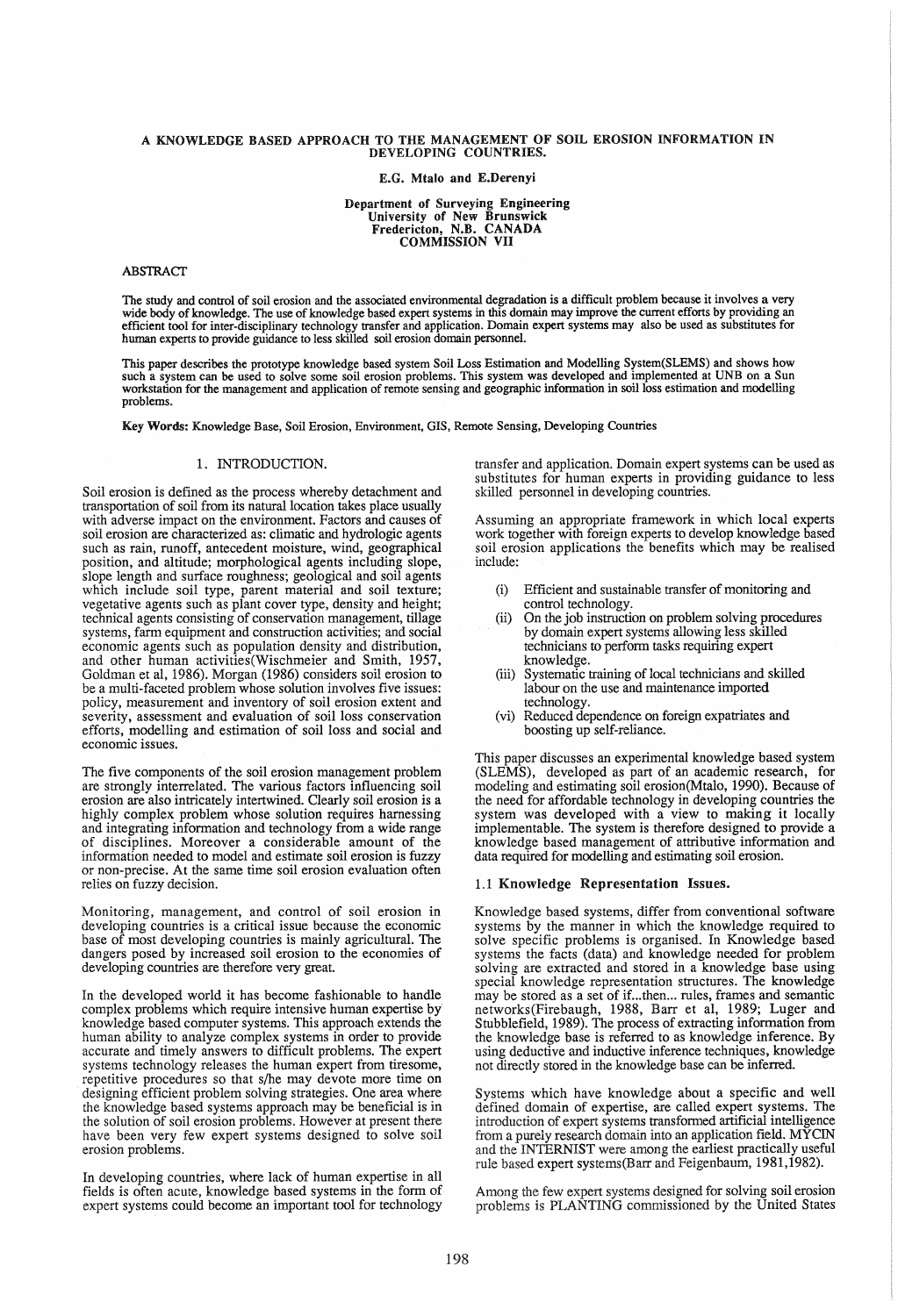Department of Agriculture Soil Conservation Service(USDA-SCS). The system, which is based on the EXSYS shell, uses a knowledge base of farm equipment and soil characteristics to assist farmers in selecting the best combination of farm equipment and conservation planting technology to minimize soil erosion(Morrison et al, 1989).

Domain independent expert systems which contain only search control and general inference procedures are referred to as expert shells. Expert shells can be used to create expert systems expert shells. Expert shells can be used to create expert systems for specific domains of applications. Depending on the knowledge representation method used expert shells may be characterized as rule based or frame based. Based on the search control or inference strategy used expert shells may also be characterized as forward chaining, backward chaining, or forward and backward chaining(Barr and Feigenbaum, 1981, 1982).

## 2. THESLEMS CONCEPT.

SLEMS is essentially a rule based and semantic network based expert system. Knowledge is therefore captured and stored in the SLEMS knowledge base in the form of either a semantic network of facts or rules. Fuzzy or vague information is stored directly in the form of fuzzy expressions which can be queried by a fuzzy query processor as explained later.

The capture and representation of domain knowledge is, generally, an iterative two step process. First a knowledge engineer supported by the domain expert analyses and abstracts the structure of the domain knowledge. The knowledge engineer then stores the abstracted knowledge using appropriate knowledge representation structures such as frames, semantic networks or rules. After knowledge acquisition the domain expert performs validation and verification tests on the system. The two processes are repeated as necessary to refine the representation of the domain knowledge(Ebrahimi, 1987 and Green and Keyes, 1987).

The SLEMS uses both the rule based representation and semantic network structures to capture domain knowledge. The rules are designed as simple English-like "IF ... THEN ... rules. These are compiled interactively by the SLEMS rule editor in the form of premises and conclusions. However in one of the SLEMS sub-system, LEARN, real world objects and of the SLEMS sub-system, LEARN, real world objects and facts are represented by a semantic network of object triplets. The SLEMS knowledge base is queried by a layer of specialized inference operators which exploit the hierarchical structure of the semantic network to infer facts not directly stored in the knowledge base. Alternatively a backward chaining strategy is used to search for knowledge base objects satisfying the premises of a rule. When a rule is satisfied the rule conclusion is asserted as a new fact and stored into the knowledge base.

The design of the SLEMS enables the capture and storage of three kinds of knowledge: knowledge directly needed for the solution of soil erosion problems, auxiliary knowledge required for the extraction of soil erosion information from external sources, such as, aerial photointerpretation and remote sensing, and knowledge about the organization and use of the SLEMS knowledge base.

The soil erosion domain knowledge stored in the SLEMS is based on Wischmeier's empirical formulae called the Universal Soil Loss Equation(USLE). It includes the six parameters, S, L, K,C, R, P, which represent the erosive effects of terrain morphology, soil characteristics, vegetation cover, hydrological and meteorological factors, and conservation practice(Wischmeier, 1984; Meyer, 1984). The USLE is widely used by soil conservation and agricultural experts as a design tool for soil erosion control.

Several variations of the USLE exist, each designed to handle cover conditions. The knowledge required by a soil erosion domain expert to select specific USLE models and compute values for the model parameters can be analyzed and organised by semantic network representation. For example Figure 1 shows a semantic network representation of the USLE concept. In this scheme the top of the hierarchy contains a general USLE model characterized by a default parameter set (PARAMETERS) whose instances are the six USLE parameters K,S, C, R, L, P. Specific USLE models, such as for example the USLE\_1 which might represent the USLE model for Eastern Canada, appear<br>lower in the semantic network hierarchy. Specific models are characterized by parameter sets containing both specific and default parameter descriptions. Each parameter instance is characterized by a value (VAL.). The semantic network organization thus enables missing parameters to be inherited from models defined higher up in the hierarchy.

Soil erosion is a complex problem. The study and the solution of soil erosion problems requires complex multi-variable information and a multi-discplinary approach to information as data capture and processing, information extraction, and knowledge acquisition and extraction are amenable to solution by computerized knowledge intensive methods. Figure 2 is a functional model of the soil loss estimation and modelling problem. Thick arrows in the figure indicate the forward flow of information, from the data capture stage to the knowledge extraction and application stage. Thin arrows indicate the interplay between the various components of the problem.



Figure 1: A Semantic Network Representation of USLE Concepts (Source: E.G. Mtalo, 1990, page 65).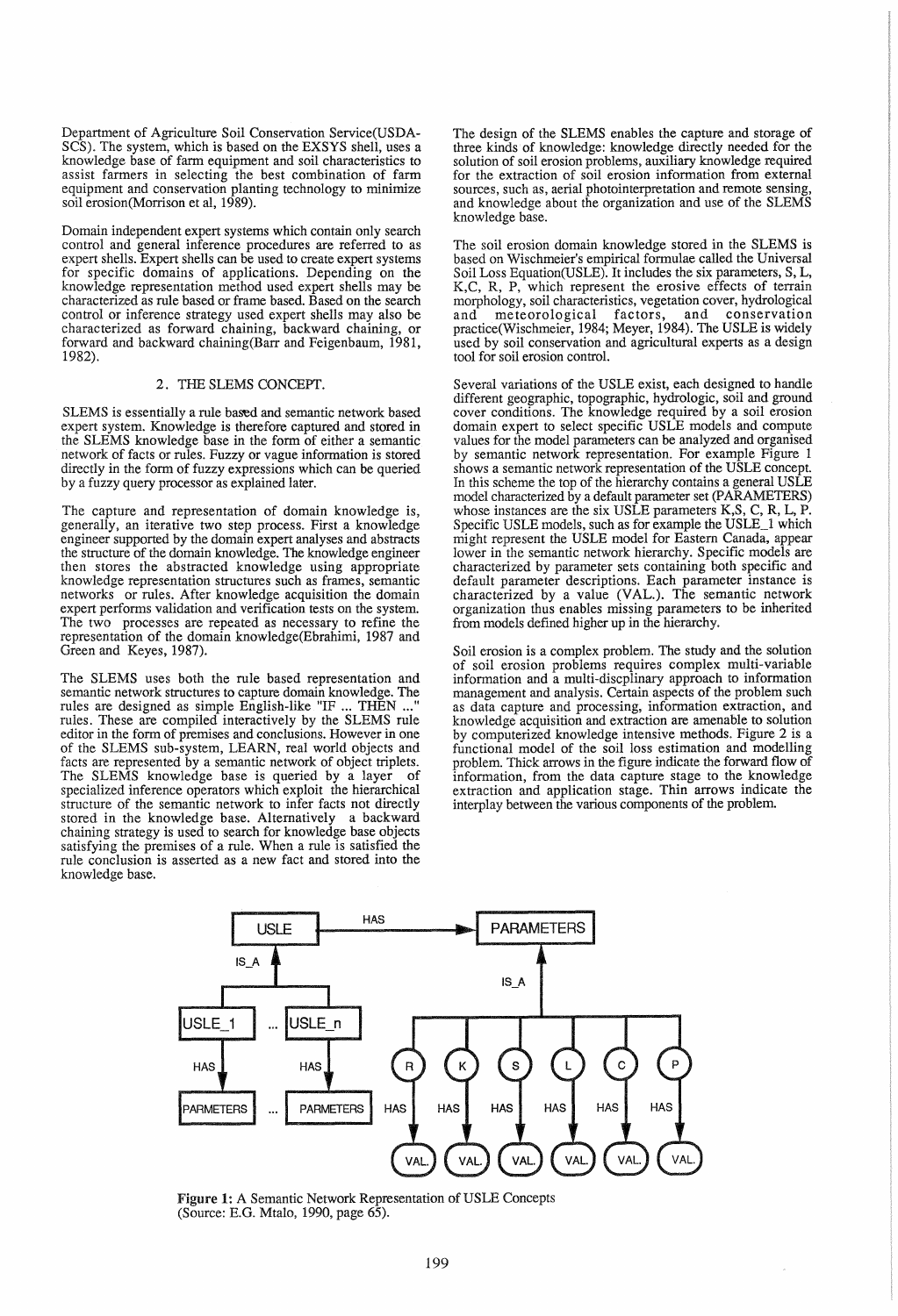

Figure 2: A Conceptual Model of the Soil Loss Estimation and Modelling Process(After E.G. Mtalo, 1990, pp.23).

## 3. SYSTEM DESIGN AND COMPONENTS OF SLEMS.

SLEMS is an experimental knowledge based system prototype designed and developed for application in soil loss estimation and modelling as part of an Msc. thesis research at the UNB CanLab-INSPIRE in 1990 (Mtalo, 1990). At the current level of development the SLEMS can only manipulate attributive data and information. SLEMS consists of the following subsystems(Figure 3):

- 
- 
- 
- The EXPERT,<br>The LEARN,<br>The FUZZ,<br>The Data Base Management System.

The first three sub-systems perform knowledge based functions. The EXPERT and the LEARN sub-systems are based on algorithms and source code published by Schildt (1987), modified and augmented for SLEMS implementation (Mtalo, 1990). The FUZZ sub-system was developed to process fuzzy knowledge. The Data Base Management System based on the CDATA (Stevens, 1987) performs conventional database management functions for the system. The inference layer consists of operators which exploit the semantic links between knowledge base objects to facilitate extraction of facts not directly stored in the knowledge base. The low level operators are basic search operators.

All the system modules were written in the C programming language and implemented on a SUN 4 Work Station. Since then a demonstration version of the SLEMS EXPERT was implemented for DOS based PC. Currently a new DOS version based on object oriented programming is being developed using BORLAND C++. In the new version the CDATA interface will be replaced by a new one based on the Paradox Engine. As mentioned in the introduction the primary objective is to produce a system which is affordable by developing countries.

#### 3.1 The Rule Based EXPERT

The EXPERT is a rule based expert shell whose main function is to capture procedural and classification knowledge in the form of English-like "IF ... THEN ... " rules. Given certain facts the EXPERT uses a backward chaining search strategy to locate a rule satisfied by the given facts. If no rule is directly satisfied by the given facts the inference mechanism tries to find if there is a the given facts the inference mechanism tries to find if there is a rule whose conclusion would provide the additional facts needed to satisfy another rule. Newly deduced facts are added into the knowledge base and used in subsequent inference.

At a preliminary stage the knowledge required to solve specific tasks must first be analyzed and organised into a decision tree where branches indicate alternate solution paths or related components of the knowledge. There are three objectives to the preliminary analysis. The first and most important objective is to enable the domain knowledge to be broken down into smaller manageable chunks without losing the semantic relationships inherent within the body of knowledge. Secondly the resulting structure(Figures 4) facilitates easy search of the resulting knowledge base. Thirdly the organization of the domain knowledge into a semantic network structure enables the direct translation of the structure into "IF...THEN..." rules and translation of the structure into "IF...THEN..." rules and facilitates checks against errors in the generation of rules.

The structure of the knowledge required to calculate soil loss by the USLE model is shown in Figure 4. Based on this the first stage in the estimation of soil loss involves the sefection of a specific model. Using the decision tree model USLE models may be classified by geographic area (e.g. Eastern Canada), by inventor (e.g. Wischmeier or Holy) or by method, such as, MUSLE (modified USLE), SLEMSA(modified soil estimation model for Africa), Revised Slope Factor, or Varying K (varying soil erodibility factor) as shown in Figure 4.

If, for example, the modified USLE (MUSLE) is selected then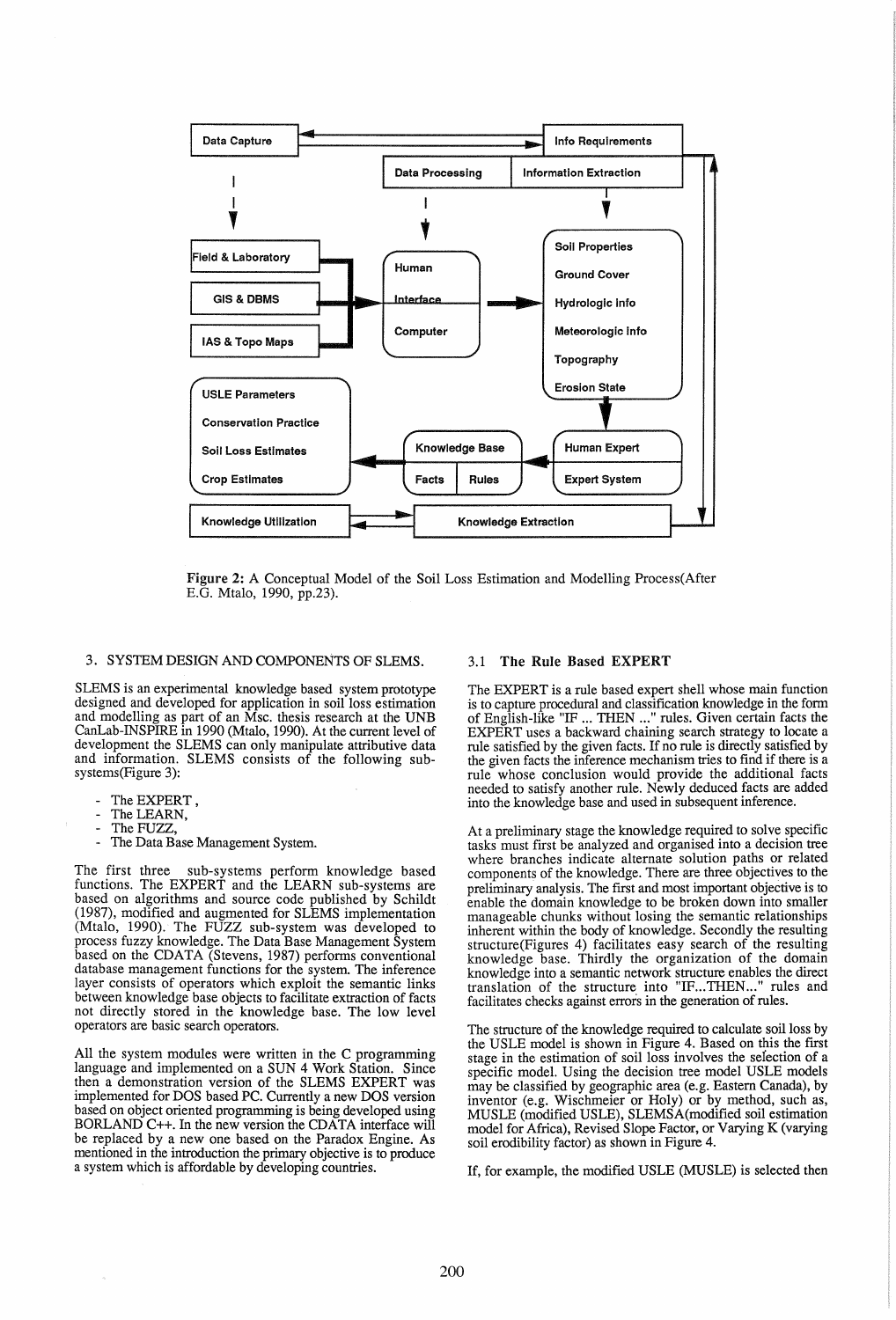

Figure 3: The SLEMS System Configuration (source, E.G. Mtalo, 1990, page 72)

the value of the runoff curve number (CN) for the particular area must first be determined. The CN is an empirical measure of the runoff potential of a region which together with two parameters S', P'(functions of the basin retention potential and precipitation) is used to calculate the potential runoff (Q) and soil loss A(Q, S,L,K,C,P)(Bondelid, T. R. et aI., 1980). If the CN values are not available default values must be estimated. This, in turn, requires the choice of a specific method such as the US Department of Agriculture method (USDA AMC-II CN METHOD), the US Geological Surveys method (USGS LUDA CN METHOD) or from Landsat data (LANDSAT CN METHOD) as indicated in Figure 4.

When a specific model has been chosen parameter values must be determined. Missing parameters must be computed or adopted from default values. This in turn requires further choice of a parameter estimation method(USLE PRMS in Figure 4) which depends on the required parameter and USLE model chosen. If, for example, the value of the slope factor S is missing and the terrain slope is known (e.g. from topographic maps or digital terrain models) different formulae must be used to estimate its value depending on the magnitude of the slope gradient and the length of the slope(Figure 4). The estimated value is then plugged into the appropriate USLE model (e.g.  $A(R, S, K, L, C, P)$  to compute the soil loss.

Figure 5 illustrates how specific knowledge on the selection of default C factors for the Universal Soil Loss Model(USLE) can be organised by method and location. Methods can be classified by inventor(e.g. HOLY and WISCHMEIER) or proprietor(e.g USDA). Within each subcategory (e.g. HOLY) default parameters may be selected according to the crop growth period (PERIOD 1, PERIOD 2 ... etc). Where location specific parameters are available (e.g GRANDFALLS) default C factors may be organised according to crop type (e.g. POTATO, GRAIN and HA Y or POTATO and BROCCOLI). The selection of default parameters within each crop type may then be done according to the Crop Rotation Cycle such as P/p/p/G/H indicating three potato seasons followed by grain and hay rotations(Figure 5).

The solution of soil erosion problems requires inputs from a wide range of sources. In particular knowledge about ground cover (e.g. crop type and crop rotation cycle) is essential in estimating the C factor, which is, a measure of the degree of protection offered by ground cover against rain (and wind) erosion. Plant cover parameters, such as cover type and density, can be assessed from aerial photographs by aerial photointerpretation or by digital image analysis techniques. The knowledge needed to extract such information can be analyzed and organised into a semantic network of related of knowledge. Figure 6 shows the decision tree resulting from the application of this strategy to the method of dichotomous photointerpretation of crop cover from aerial photographs. In this case each node in the tree represents a binary decision where the photo interpreter must make a choice between two alternatives as indicated on the associated key(Figure 6). The terminal nodes indicate the required classes. SLEMS can therefore be used to assist in the visual interpretation of ground cover based on the stored aerial photointerpretation knowledge. Using a similar strategy the knowledge needed to facilitate soil taxonomic classification can be analyzed and represented by a semantic network.

In order to compile knowledge on a particular subject, the domain knowledge must first be analyzed and organised as explained. The resulting decision tree must then be translated into "IF... THEN..." rules which are then compiled and stored by the system's rule editor. Using the SLEMS EXPERT a rule base containing: rules for the selection of soil erosion models and their parameters, soil taxonomic classification rules, rules for the selection of spectral bands and their application to the classification of ground features, and the procedure for dichotomous air-photo interpretation was successfully compiled.

The system can also be used to record knowledge on the systems internal organization. The rules resulting from this are referred to as meta rules and they contain knowledge about the system and its application. Meta rules provide guidance to the user in the application of the knowledge contained in the knowledge base. They can also provide guidance in the compilation of knowledge.

A demo prototype of StEMS was introduced to a group of multi-disciplinary local experts at the Ardhi Institute in Tanzania who were then asked to comment on the viability of the expert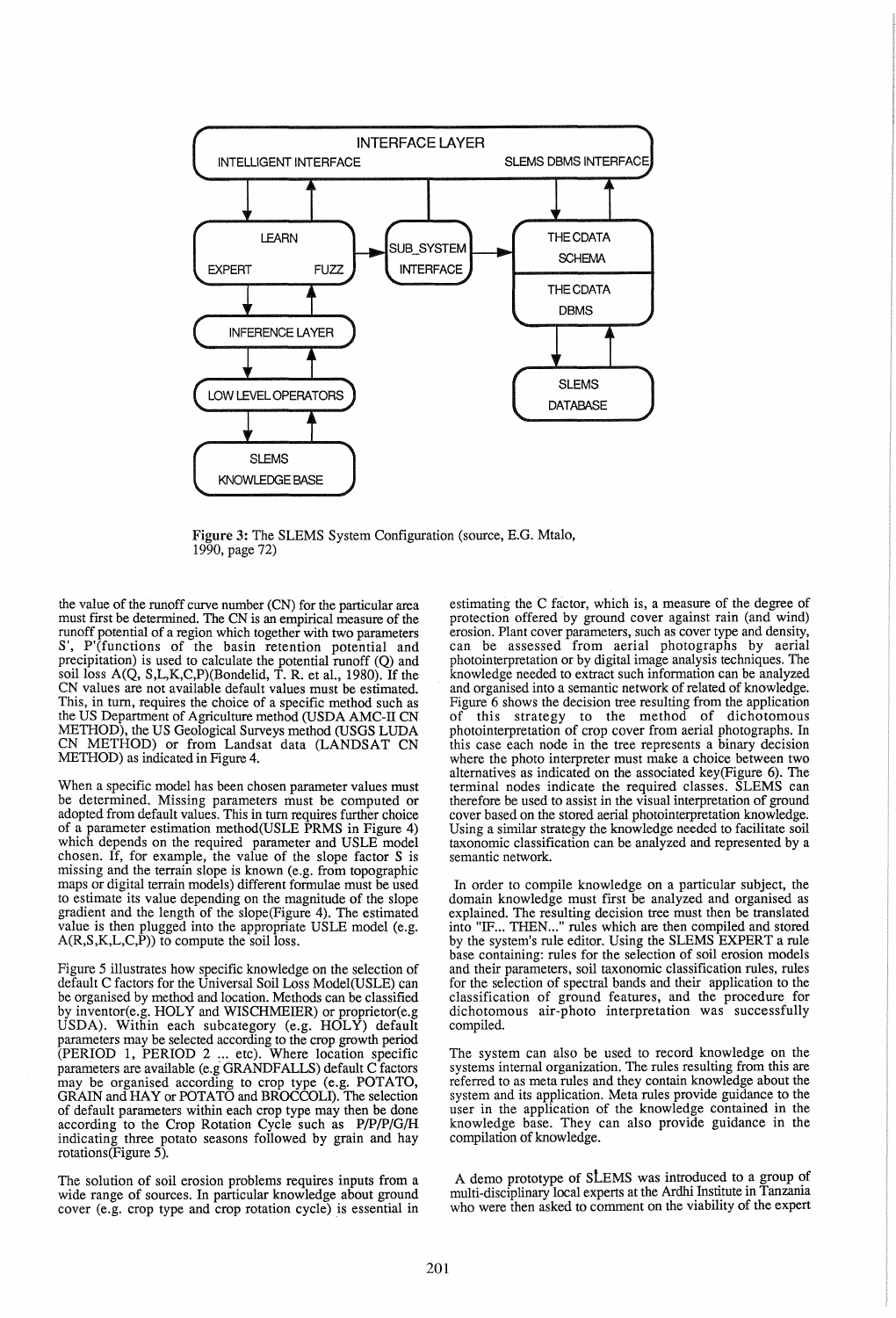





HOLY: First year com after meadow, residue left and incorporated by ploughing. PERIOD n: Crop stage n.

Figure 5: A Segment of Knowledge On Selection of USLE C FACTORS

systems technology. Their response was generally favorable and they pointed out the need to carry out a more exhaustive . investigation for the purposes of refining the prototype.

#### 3.2 A Structured Approach **to** the Compilation of Data and Facts.

The LEARN sub-system is an expert shell which captures and organizes knowledge in the form of a semantic network of English-like subject-verb-object triplets. Knowledge representation using the LEARN sub-system involves the analysis and re-structuring of domain knowledge into Subject-Verb-Object (SVO) triplets where, "Subject", represents a domain concept, "Verb", represents a semantic relationship and, "Object", represents an attribute or property of the "Subject". If the "Object" part is a phrase assigning value to an attribute of the object then the SVO triplet is equivalent to an "Object-Attribute-Value" (OAV) triplet.

The query processor of the LEARN sub-system consists of several specialized inference operators, collectively, referred to as the inference layer (Figure 3). These operators exploit semantic links among the SVO object triplets to determine class relationships and extract the attribute values of the stored triplets. A section of the LEARN sub-system operators and their functional characteristics are shown in Figure  $\overline{7}$  where  $\overline{S}$ ,  $V$ ,  $O$ , SV, SO, VO and SVO are basic search operators, (s,v,o) represents the search space (database) and  $(S)$ ,  $(V)$ ,  $(O)$  and (True, False) represent solution spaces.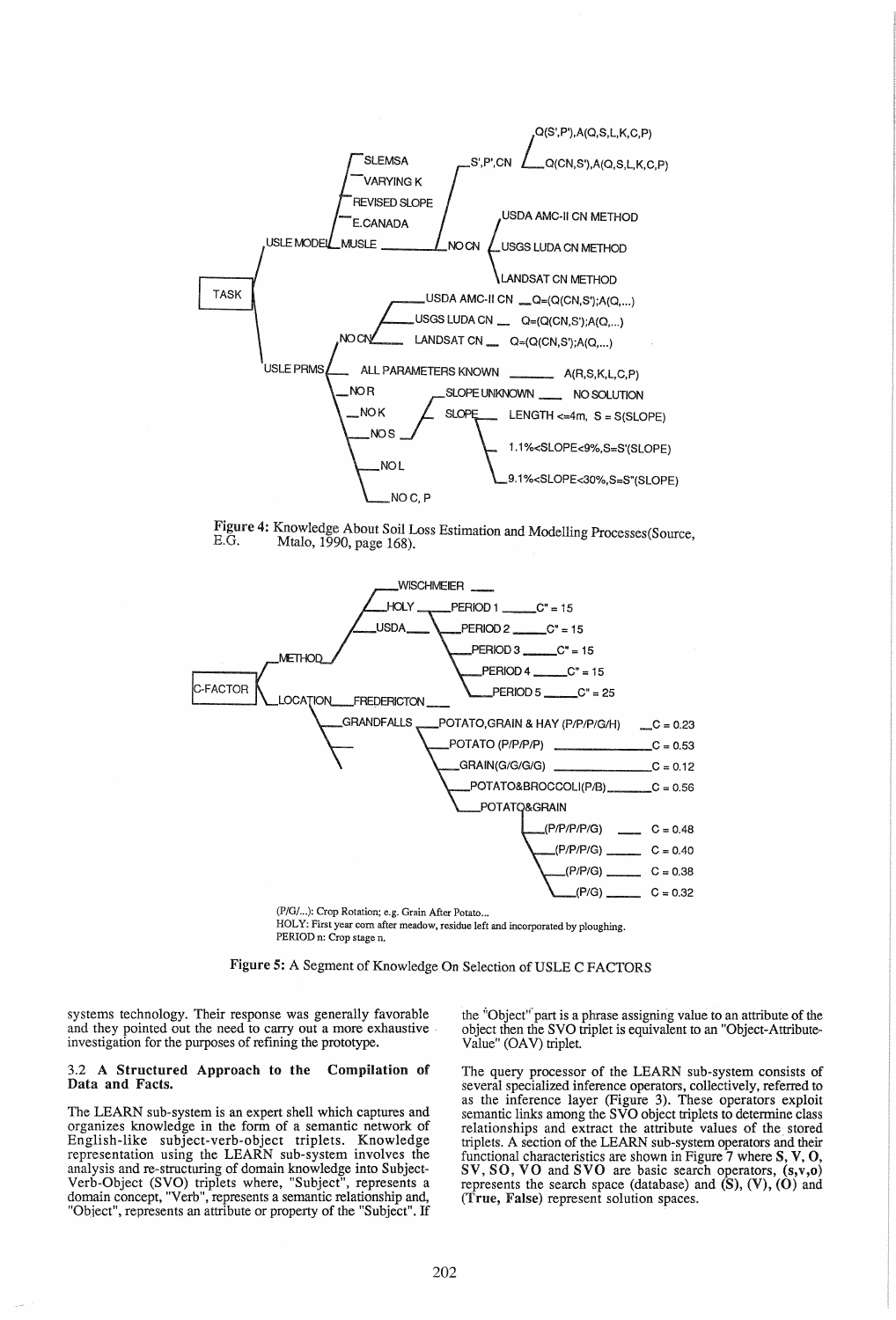

AG21 :CUl TIVATION PATTERN ABSENT; FiELD BOUNDARIES IRREGULARLY SHAPED. AG22:CULTIVATION PATTERN ABSENT; FIELD BOUNDARIES REGULARLY SHAPED. AG211 :TREES PRESENT, COVERING MOST OF THE GROUND. AG212:TREES ABSENT OR WIDELY SCATTERED, GROUND COVERED BY LOW LYING **VEGETATION** AG2121 ;CROWNS OF INDIVIDUAL PLANTS DISCERNIBLE, TEXTURE COARSE AND

... ETC.

Figure 6: A Decision Tree Representation of the Dichotomous Photo Interpretation Key for Crop Classification (Source, E.G. Mtalo, 1990, page 188). Crop Classification (Source, E.G. Mtalo, 1990, page 188).

| (s, v, o) | <sub>-</sub> (V, O)     | (s,v,o)       | (S) |
|-----------|-------------------------|---------------|-----|
| (s, v, o) | (S, O)                  | (s,v,o)       | (V) |
| (s, v, o) | (S, V)                  | $(S,V,O)$ SV  | (O) |
|           | <b>SVO</b><br>(s, v, o) | (True, False) |     |

Figure 7: Basic Operators of the LEARN Subsystem.

A typical query is processed as illustrated below: Choose Option: S Enter SUbject: BAND 1

> *BAND* 1 *has spectral wavelength 0.45 to 0.52 BAND* 1 *has blue nominal spectral location. BAND* 1 *application is sensing in the chlorophyll absorption region. BAND* 1 *has spectral wavelength 0.45 to 0.52 or blue nominal spectral location.*

Complex queries involving class relationships and limited inheritance of class attributes by class members can also be processed by the LEARN sub-system. During knowledge relationship) to the same object are generalized into a single fact

, that is the statements, "plot A56 has area=50 ha"; "plot A56 has average slope=15 degrees"; "plot A56 has curve<br>number=80" ; are replaced by "plot A56 has area=50 ha or<br>average slope=15 degrees or curve number=80". Conversely,<br>occurrences of multiple facts bearing the same relations single attribute are replaced by a single expression in which the "subject" consists of individual subjects concatenated by the "or" operator.

#### 3.3 Processing and Manipulation of Fuzzy Knowledge.

It is an established fact that human beings often express knowledge in fuzzy terms(Zadeh ,1989). In certain fields of application experts rely to a large extent on fuzzy, non-precise facts and information during the solution of complex problems. This is also true in the soil erosion domain where crucial inputs, such as, soil characteristics, plant cover, topography, erosion state etc. are often expressed in fuzzy non-precise terms.

Processing of fuzzy knowledge by computer systems poses three important problems, specifically, the representation and storage of non-precise (fuzzy) information and data, representation of the uncertainty inherent in fuzzy information and data, and retrieval and analysis of fuzzy information and data. Conventional databases cannot store or query fuzzy information since they impose a strict format for data entry and query. Partial solution to the problem of fuzzy queries has however been achieved by the extension of the relational data model as in Kandel (1986). Although such solutions enable processing of fuzzy queries they still do not permit the storage of fuzzy data such as for example "terrain slope=slightly less than 15 degrees".

MOTTLED.